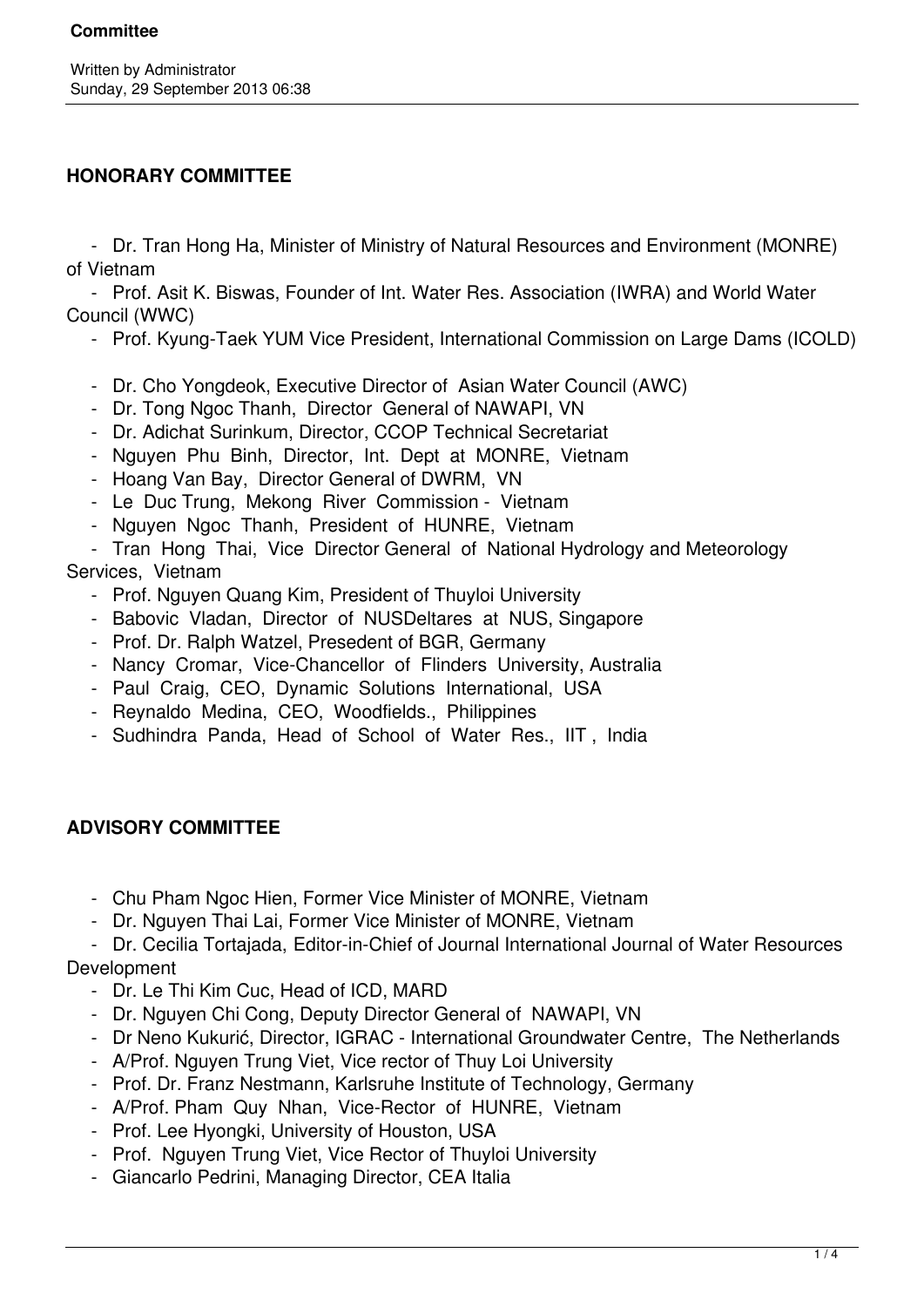- Dr. Vu Thanh Tam, Director, Int. Dept., NAWAPI, Vietnam
- Christiane Molt, Project Coordinator, BGR, Germany
- Dr. Jens Boehme, Expert of BGR, Germany
- Prof. Kawamura Akira, Professor at TMU, AAA+ Project Leader, Japan
- Prof. Doan Van Canh, President of V AH, Vietnam
- Prof dr. ir. Nick van de Giesen TUDelft, Netherland
- Dr. Le Van Minh, Chairman of Vietnam Water Partnership

 $\sim$   $-$ 

Prof. Dr. H. Stolpe, Ruhr- University of Bochum, Germany.

 - Dr. Nguyen Van Hung, Vice Director, Da Nang Insitute for Socio Economic Development (DISED), Vietnam

 - A/Prof. Le Thanh Hai, Vice Rector of Hanoi University of Mining and Geology (HUMG) 

# **SCIENTIFIC <b>II** COMMITTEE

 - A/Prof. Tran Thi Viet Nga, National University of Construction Engineering (NUCE), Vietnam

- A/Prof. Nguyen Cao Don, Head of R&D Department, Thuy loi University
- Dr. Nguyen Duc Luong, National University of Construction Engineering (NUCE), Vietnam
- Dr. Nguyen Quoc Phi., Hanoi University of Mining and Geology (HUMG)
- Dr. Nguyen Bach Thao, Hanoi University of Mining and Geology (HUMG)
- Dr. Pham Thi Nga, Vietnam National Satellite Center (VNSC),
- Dr. Nghiem Minh Tuan, Department of Remote Sensing, MONRE, Vietnam
- Dr. Tong My Thi, Faculty of Climate Change, HUNRE
- A/Prof. Vu Minh Cat, Faculty Dean, WRU, Vietnam
- Prof. Dr. Stefan Norra, Karlsruhe Institute of Technology, Germany
- Dr. Bùi Du D**UIng, Deputy Director of Department, NAWAPI**, Vietnam
- Dr. Joost Buurman, Insitute of Water Policy, National University of Singapore
- Dr. Nguyen Ba Dung, International Dept, HUNRE, Vietnam
- Dr. Akhilesh Surjan United Nations University, Japan
- Dr. Zhang Jingjie, SDWA, National University of Singapore
- Dr. Pham Van Quan, Ministry of Industry and Trade. Vietnam
- Dr. Tran Giai Phong, Institute for Social &Environmental Transition, USA
- Dr. Martine Rutten, Delft University of Technology, Netherland
- Dr. Romeo Gilbuena, University of Philippine and Woodfields Inc., Philippines
- Dr. Ngo Duc Thanh, VNU Hanoi University of Science, Vietnam
- Dr. Hoang Thi Nguyet Minh, Facuty of Water Res.,HUNRE, Vietnam
- Dr. Quach Thi Xuan, Da Nang Insitute for Socio Economic Development (DISED),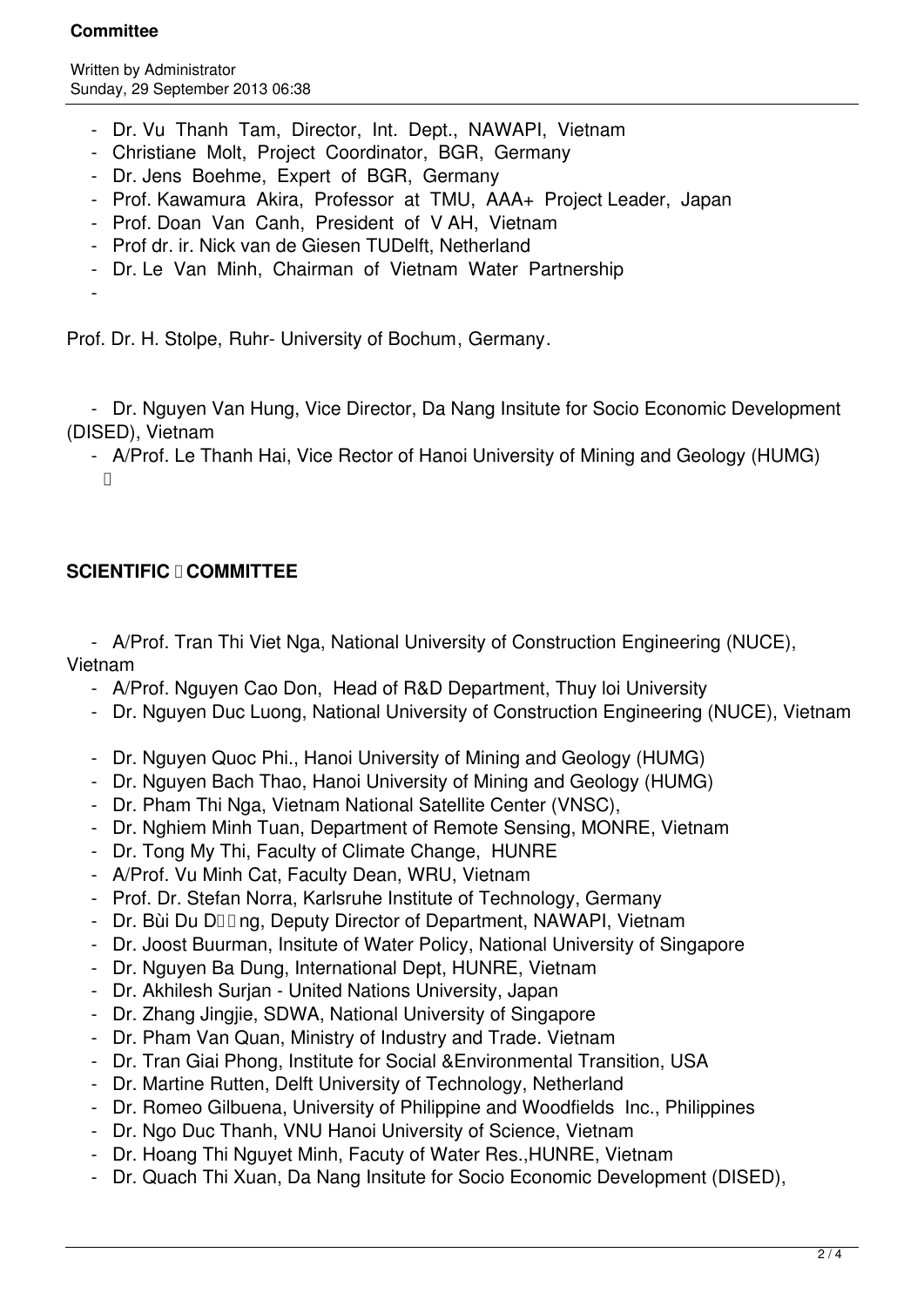#### **Committee**

Written by Administrator Sunday, 29 September 2013 06:38

#### Vietnam

- Dr. Nguyen Chi Nghia, Director, Water Monitoring Dept., Vietnam
- Dr. Nicole Jungermann, HKV, The Netherlands

 $\Box$   $\Box$ 

## **ORGANIZING TEAM AND SECRETARIATS**

- Than Van Don, NAWAPI, Vietnam
- Nguyen Thanh Loan, NAWAPI, Vietnam
- Tran Minh Phuong, WENVN, Vietnam
- Bui Thi Nuong, TMU, Japan
- Nguyen Hong Tham, IGPVN Project
- Cao Duc Thai, Action For Water, Vietnam
- Tran Thi Giang, NAWAPI, Vietnam
- Luyen Duc Thuan, NAWAPI, Vietnam
- Nguyen Son Tung, HUNRE, Vietnam
- Vu Thi Hai Ha, HUNRE, Vietnam
- Le Hong Nhung, NAWAPI, Vietnam
- Nguyen Van Huy, NAWAPI, Vietnam
- Du Le Thuy Tien, DISED, Vietnam
- Nguyen Viet Tung, NAWAPI, Vietnam
- Ho Kim Chi, Viet-Phap University, NAWAPI Intern
- Hoang Van Hung, Dawapi/NAWAPI
- Nguyen Trung Anh, NAWAPI, Vietnam
- Tran Anh Dieu, Action For Water, Vietnam
- Nguyen Thi Ngoc, NAWAPI, Vietnam

### **CONTACT PERSON**

Duong Du BUI, PhD – VACI Manager

Deputy Director, Water Resources Monitoring Department,